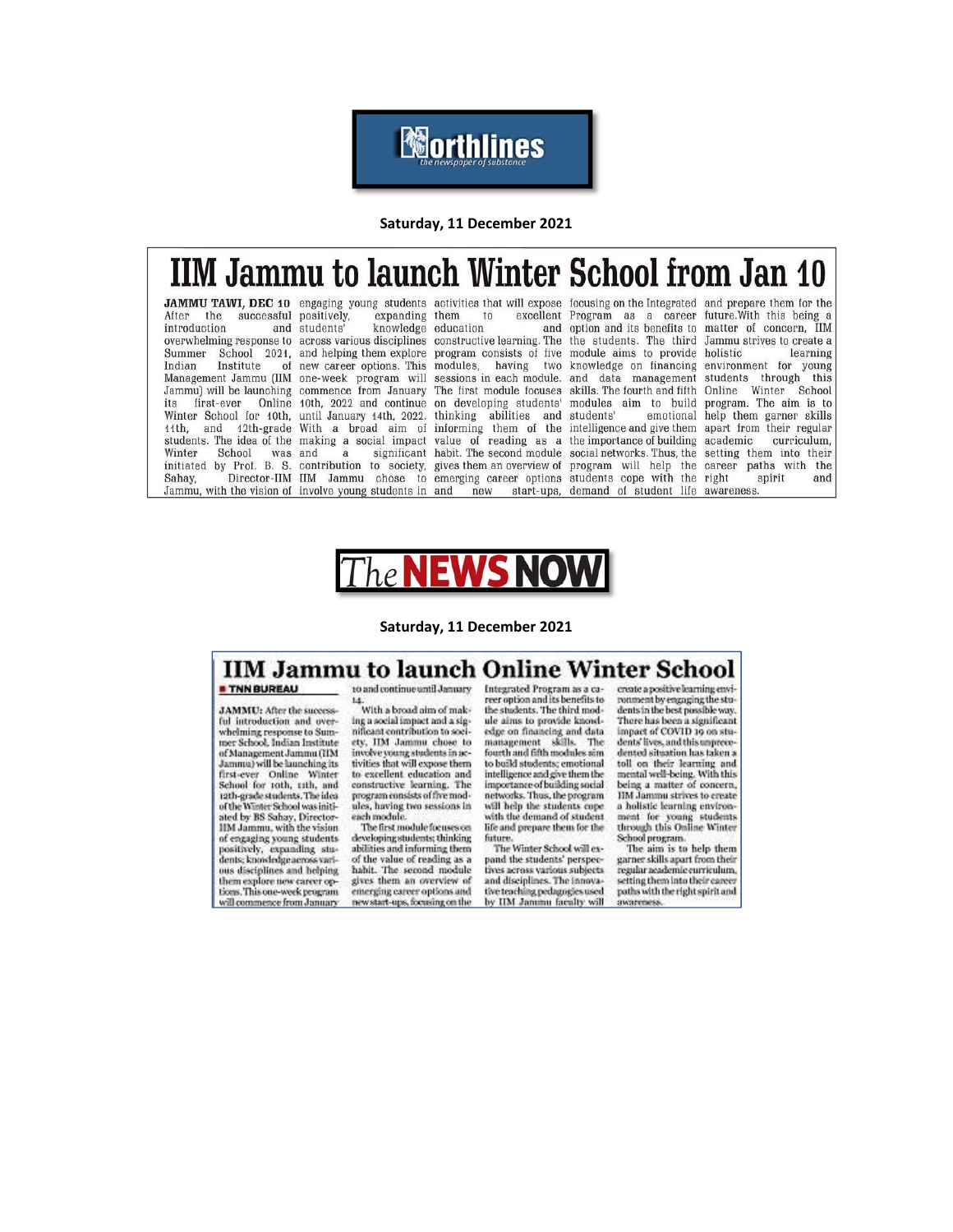

Saturday, 11 December 2021

# **IIM Jammu to launch Online Winter School**

# **STATE TIMES NEWS**

JAMMU: After the successful introduction and overwhelming response to Summer School 2021, Indian Institute of Management (IIM) Jammu will be launching its first-ever Online Winter School for 10th, 11th, and 12th-grade students.

The idea of the Winter School was initiated by Prof. B. S. Sahay, Director-IIM Jammu, with the vision of engaging young students positively, expanding students' knowledge across various disciplines and helping them explore new career options.

This one-week program will commence from January 10, 2022 and continue until January 14, 2022.

The programme consists of five modules, having two sessions in each module. The first module focuses on developing students' thinking abilities and informing them of the value of reading as a habit. The second module gives them an overview of emerging career options and new start-ups, focusing on the Integrated Programme as a career option and its benefits to the students. The third module aims to provide knowledge on financing and data management skills. The fourth and fifth modules aim to build students' emotional intelligence and give them the importance of building social networks. Thus, the program will help the students cope with the demand of student life and prepare them for the future.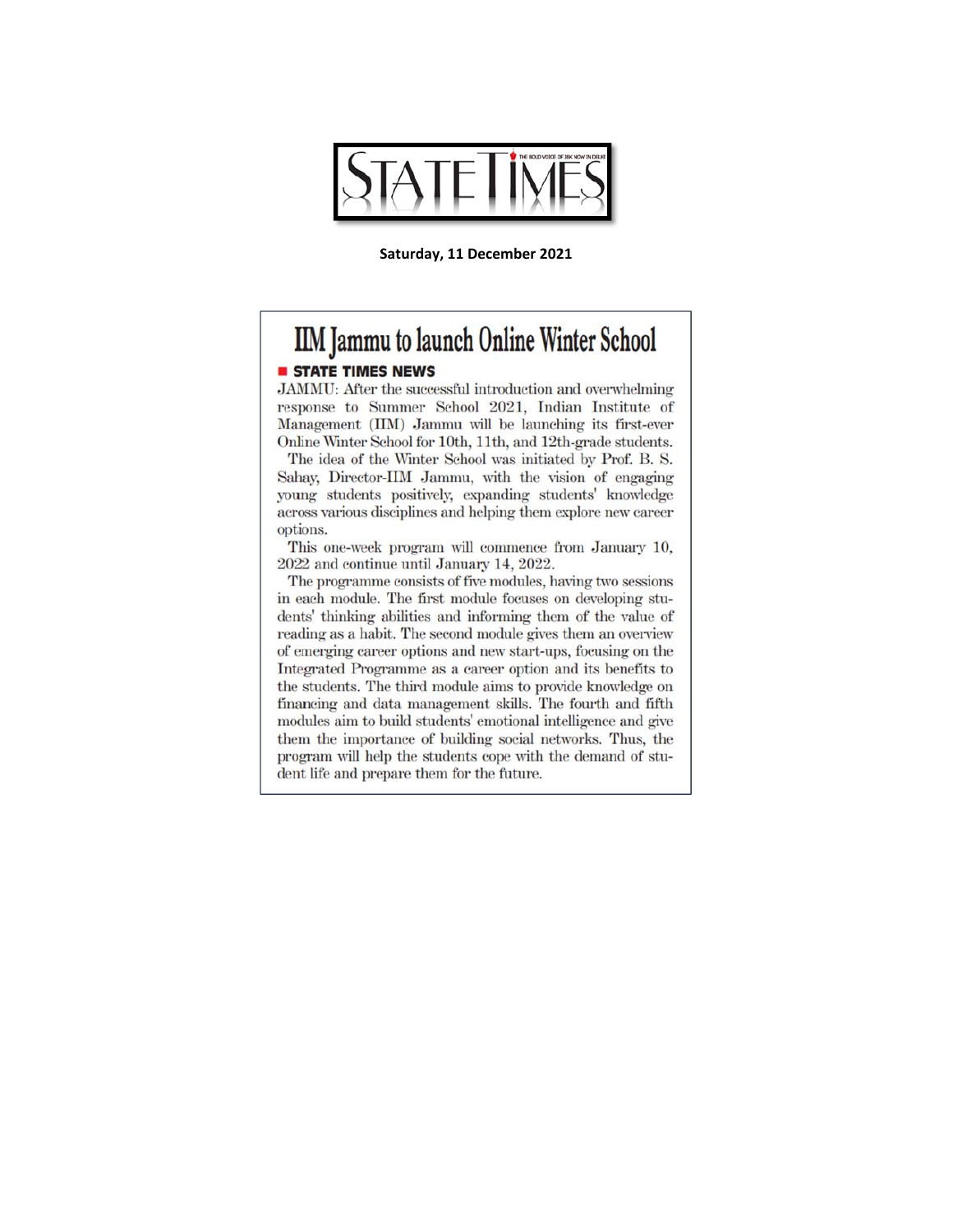

### **Saturday, 11 December 2021**

# **IIM Jammu to launch Online Winter School**

Jammu, December 10(KIP)‐After the successful introduction and overwhelming response to Summer School 2021, Indian Institute of Management Jammu (IIM Jammu) will be launching its first-ever Online Winter School for 10th, 11th, and 12th‐grade students. The idea of the Winter School was initiated by Prof. B. S. Sahay, Director‐IIM Jammu, with the vision of engaging young students positively, expanding students'knowledge across various disciplines and helping them explore new career options.This one‐week program will commence from January 10th, 2022 and continue until January 14th, 2022.

With a broad aim of making a social impact and a significant contribution to society, IIM Jammu chose to involve young students in activities that will expose them to excellent education and constructive learning.The program consists of five modules, having two sessions in each module. The first module focuses on developing students' thinking abilities and informing them of the value of reading as a habit. The second module gives them an overview of emerging career options and new start-ups, focusing on the Integrated Program as a career option and its benefits to the students. The third module aims to provide knowledge on financing and data management skills. The fourth and fifth modules aim to build students' emotional intelligence and give them the importance of building social networks. Thus, the program will help the students cope with the demand of student life and prepare them for the future.

The Winter School will expand the students' perspectives across various subjects and disciplines. The innovative teaching pedagogies used by IIM Jammu faculty will create a positive learning environment by engaging the students in the best possible way. There has been a significant impact of COVID 19 on students' lives, and this unprecedented situation has taken a toll on their learning and mental wellbeing. With this being a matter of concern, IIM Jammu strives to create a holistic learning environment for young students through this Online Winter School program. The aim is to help them garner skills apart from their regular academic curriculum, setting them into their career paths with the right spirit and awareness.